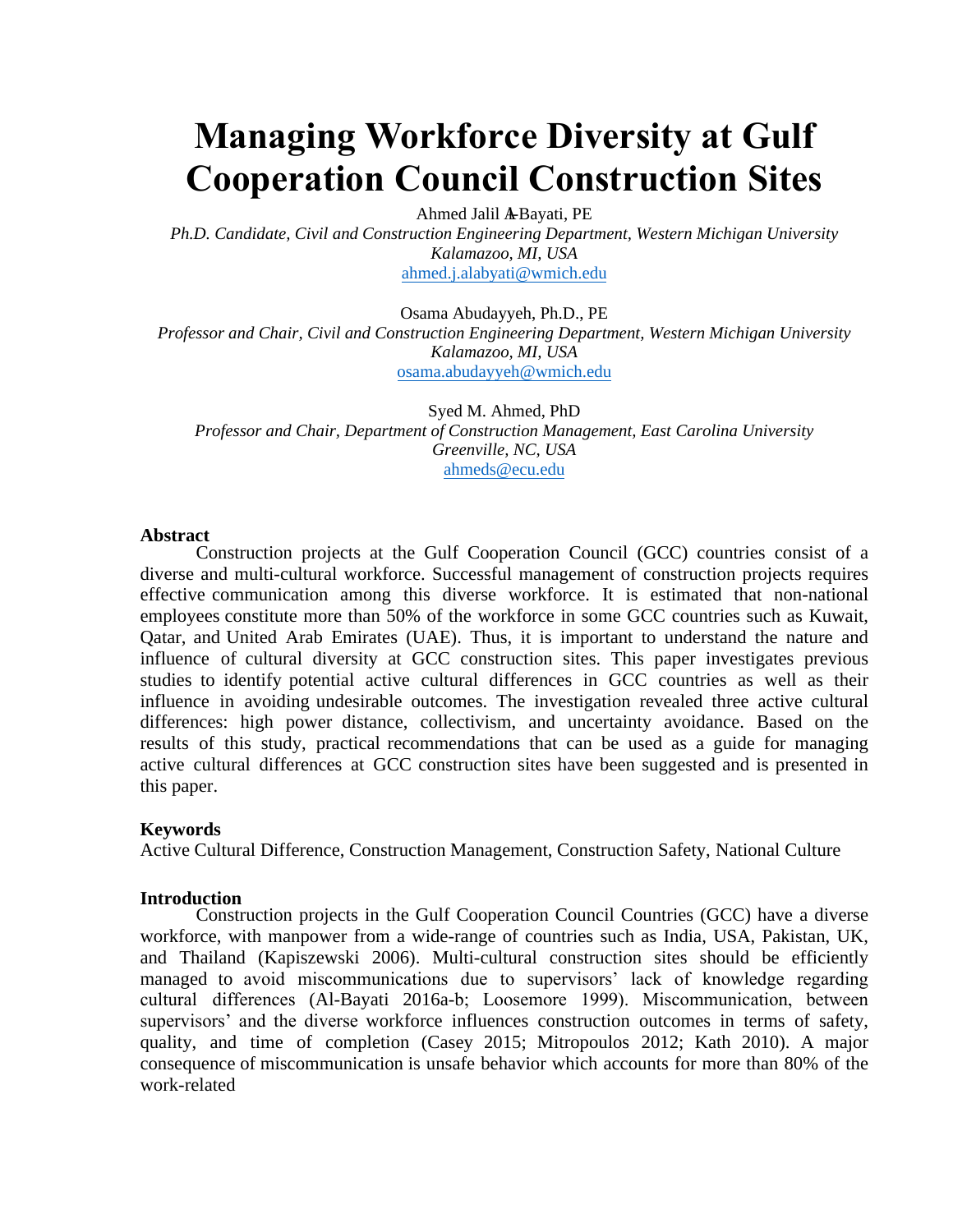accidents (Choudhry 2014; Abudayyeh 2006). Thus, it is important to understand the nature of cultural differences at GCC construction sites.

Even though an understanding of cultural differences at construction sites is important for the efficient management of projects, there have been relatively very few studies in this area. One of the primary reasons for fewer cultural diversity studies at construction sites is the wide-ranged definition of the word "*culture*." Recently, Al-Bayati (2016b) suggested using the term "*active cultural difference"* for referring to cultural differences that may affect construction site communication and for narrowing the definition of the word "*culture*." This is because not all cultural differences influence communication. Therefore, the communication channels between construction crews and site supervisors, require special attention to improving construction site safety and productivity.

### **Hofstede Theory**

The social environment typically forms an individual's cultural values and perspectives and can be used for predicting responses to different situations when the nationality of the person is known (Hofstede 2010). This paper proposes a model for investigating the cultural differences of workforces at GCC construction sites that is based on Hofstede's cultural framework (Al-Bayati 2016a-b). Several studies have used Hofstede's framework to assess cultural differences in a diverse construction workforce (Al-Bayati 2016a; Loosemore 1999; Ling 2003). In addition, Hofstede's framework has been established as a benchmark for comparing cultural values based on an individual's nationality (Soares 2007). Hofstede's framework encompasses six cultural dimensions that represent the differences in values among individuals, based on their country of origin (Al-Bayati 2016b; Hofstede 2010).

To utilize Hofstede's theory, the comparison must be based on the nationality of the workforce. Thus, in this study, three nationalities have been selected: United States of America (USA) representing western values, Kingdom of Saudi Arabia (KSA) representing Middle Eastern values, and India representing Asian values. Figure 1 shows the cultural indices of the three nationalities based on a 1-120 scale, where a higher number indicates a stronger existence of the value (Hofstede 2010). The following is a brief description of Hofstede's cultural values:

- **High Power Distance:** This is defined as a cultural value that indicates the degree of construction workers' dependency on supervisors. It is seen that workers with low power distance show limited dependence on their supervisors while easily approaching their supervisors for discussions.
- **Individualism/Collectivism**: This is defined as a cultural value that indicates the importance of personal relationships within a working community. Individualism refers to a loose work-relationship where every individual, within a working group, is involved in their own job and work relations are easily broken after the completion of a project
- **Masculinity/Femininity**: This is defined as a cultural value that identifies the type of life a working individual prefers. A masculine individual would like to be recognized for his/her good work and advance to a higher-level job, with an opportunity for a higher salary
- **Uncertainty Avoidance**: This is defined as a cultural value that refers to an individual's preferences with respect to rules and orders. Workers with an uncertainty avoidance culture prefer a regulated management style with systematic directions.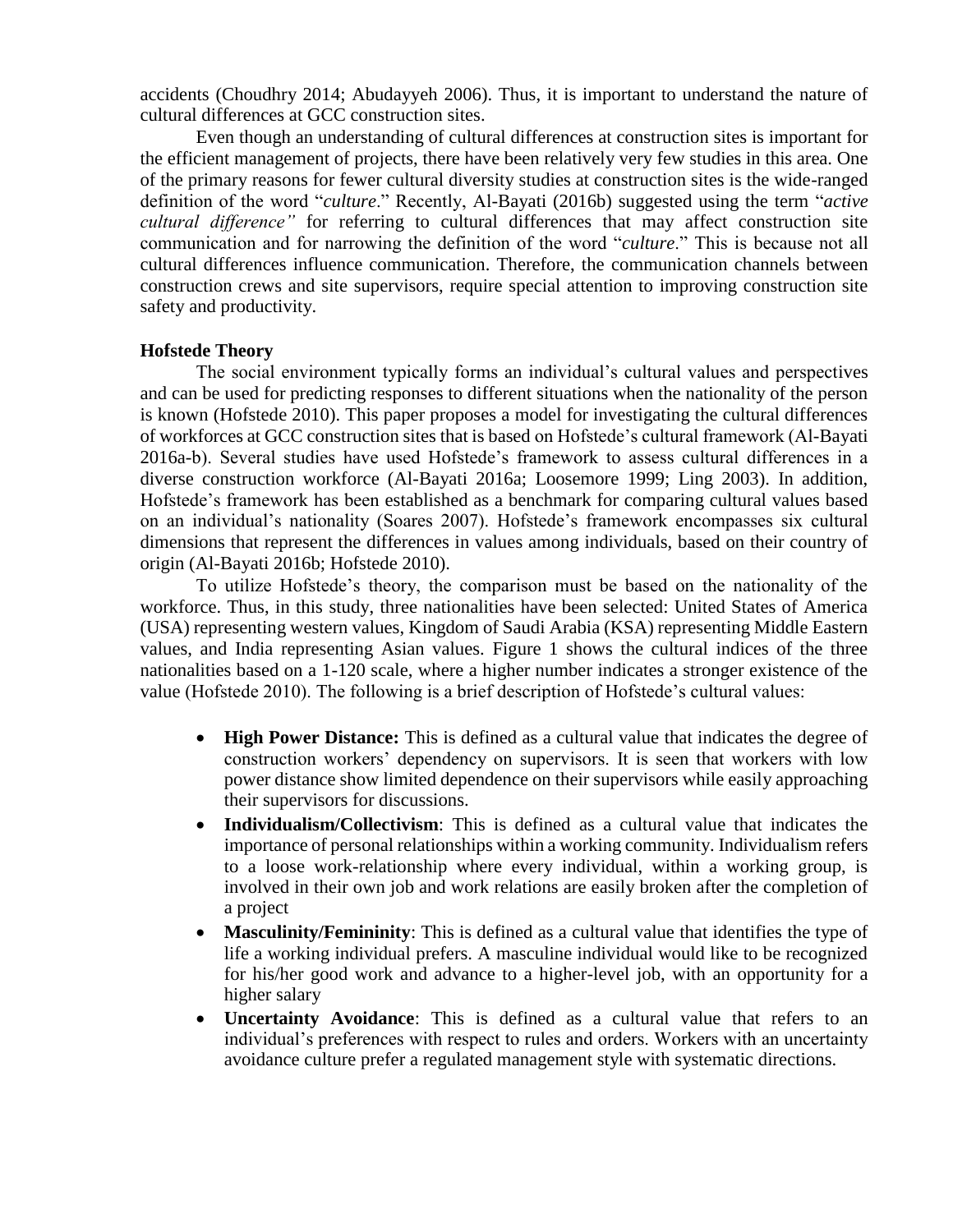**Long-Term Orientation**/Short-Term Orientation: This is defined as a cultural value that refers to an individual's attitude towards tradition while fulfilling social obligations. Workers with short-term orientation culture are more focused on traditions and social obligations.

 **Indulgence/Restraint**: This is defined as a cultural value that refers to an individual's attitude towards enjoining life and having fun. Workers with the indulgence culture focus more on the human desires of enjoying life and having fun, whereas restraint individuals focus much less on these aspects.



**Fig. 1. Difference in Cultural Dimensions**

# **Potential Active Cultural Differences at GCC Construction Sites**

The goal of using the terminology "*active cultural difference*" is to focus on the cultural dimensions that primarily affect construction site safety. Thus, not all cultural dimensions have to be addressed. Rather, only dimensions that may affect the overall site safety must be investigated. The differentiation between the cultural dimensions is based on their potential impact on communication between workers and their supervisors. A careful examination of the six dimensions has resulted in eliminating long-term orientation and indulgence from the active cultural differences list since these dimensions have no potential impact on daily communications. Further, since there is no significant difference among the three nationalities in terms of masculinity, this dimension has also been removed. The remaining three dimensions (high power distance, individualism, and uncertainty avoidance) seems to have an impact on communications and should be investigated as possible active cultural differences. The selection of the three dimensions is based on the following rationale:

**High power Distance:** Construction workers with a high-power distance culture will not communicate their safety concerns and needs as well as a request for more information or

clarification if the directions they receive are not clear. Furthermore, they will not report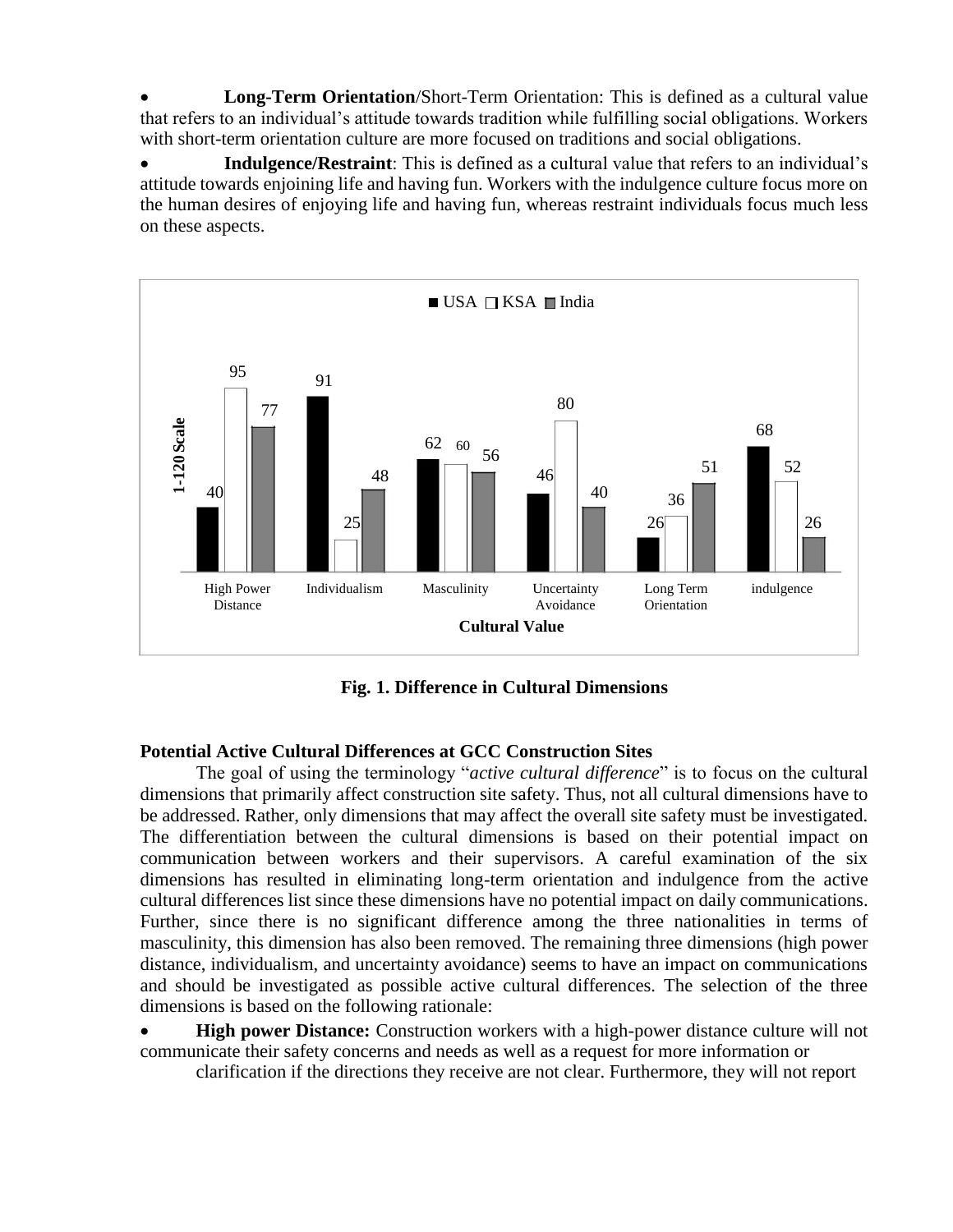any close-calls that they have been involved in. On the other hand, supervisors with high power distance may consider any discussion or concerns, regarding his orders, as a direct challenge to his authority.

• **Collectivism:** The main undesirable effect of the collectivism culture is a non-trusting environment among a group of workers. On the other hand, this cultural value among workers may enforce site safety if managed well since workers tend to take care of each other.

 **Uncertainty Avoidance:** Workers with a high uncertainty avoidance culture will strive to get detailed instructions from their supervisors. Construction supervisors, on the other hand, may not provide detailed instructions to these workers. Thus, the workers may feel uncomfortable executing the task which may lead to an unsafe behavior.

## **Managing Active Cultural Differences at GCC Construction Sites**

Effective management of active cultural differences is important for improving project outcomes. Two possible interactions at a construction site are discussed to help understand how active cultural differences impact construction sites. Consider a construction environment that has two site engineers: one from the USA and one from KSA in addition to workers from India. It is important to realize that it is the construction supervisors' responsibility to be aware of active cultural differences for proper management of the workers.

## **Interaction One – USA Supervisor and Indian Workers**

A supervisor from the USA must be aware that Indian workers have a higher power distance value, which means that they will not freely express their needs and safety issues as the supervisor expects. Consequently, the USA supervisor must continually encourage the Indian workers to ask questions and communicate their needs openly. In addition, the supervisor from the USA should be aware of the collectivistic culture of Indian workers and should able to use this value for improving site communication. One technique that can be employed is to designate a safety person from among the India workers to train on safety procedures. In addition, providing this individual with the required authorization to promote and take corrective actions when needed would also increase the quality of communication. Successful implementation of this technique may improve the communication and trust factor between workers and their supervisor. Improving communication will reduce the probability of unsafe behavior due to task unclarity and will increase the productivity since it will reduce the need for work redo.

## **Interaction Two – KSA Supervisor and Indian Workers**

In this case, the construction supervisor from KSA and the Indian workers both carry a high-power distance value. In this situation, there is a higher probability of having a wider communication gap since the workers will neither discuss nor question their supervisor's instructions while the supervisor will not encourage discussions. It should be the supervisor's responsibility to avoid such situations and initiate periodic meetings. The main goal of the meetings is for encouraging the workers to express their needs and concerns without fear. An open conversation will help reduce the distrust by generating a collectivism culture. It is also crucial to designate a safety person, from among the workers to improve communication. In addition, the higher uncertainty avoidance of the KSA supervisor may be disturbing for the Indian workers. In this case, the Indian workers will receive more details than they need on how to execute a task and may consider that undesirable since extensive details may limit their creativity. Thus, the KSA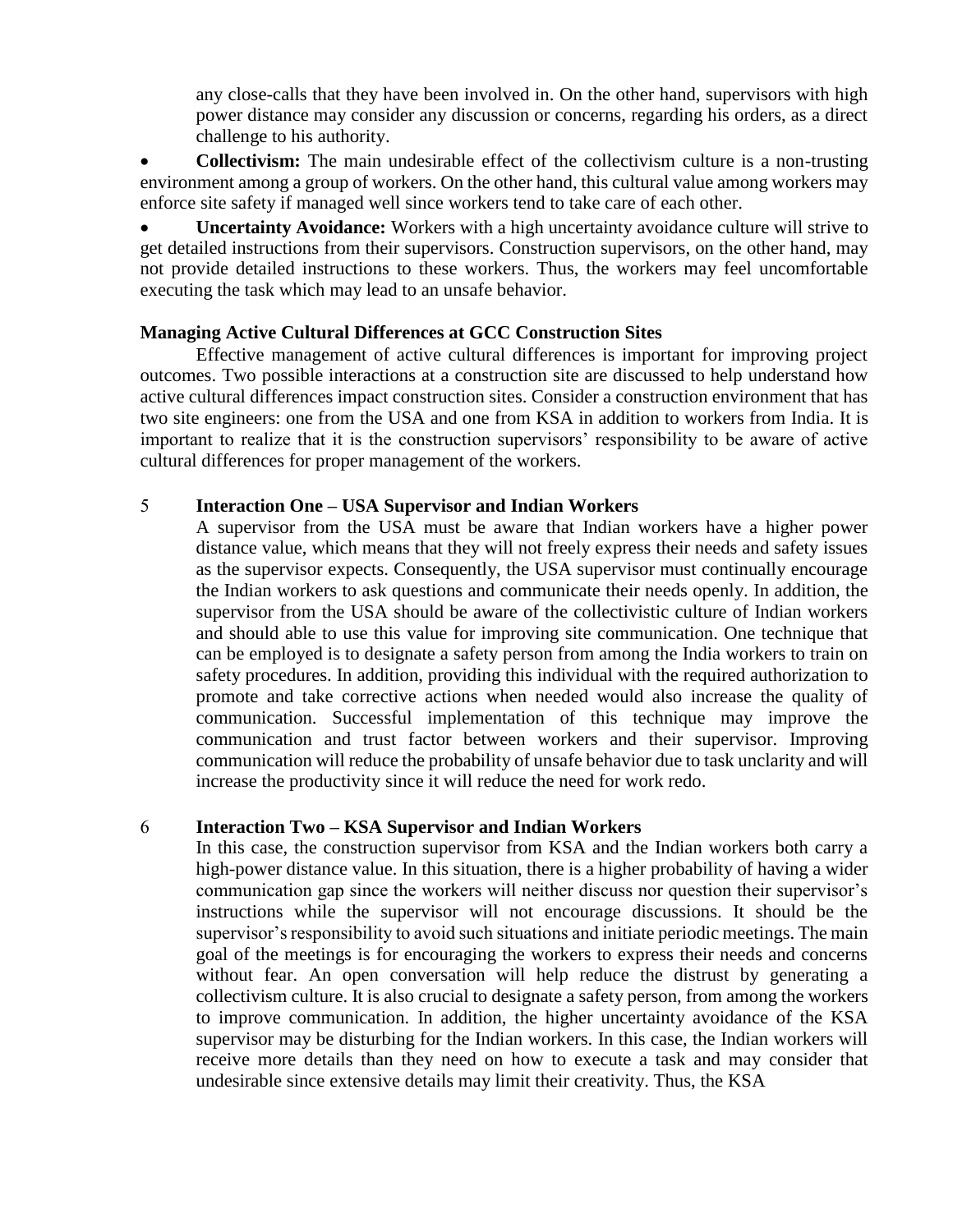supervisor should discuss the task execution plan with the Indian workers as well as utilize their valuable suggestions to ensure that they are feeling comfortable during execution.

#### **Conclusion**

GCC construction sites hire a diverse workforce from different nationalities to fill various positions within the construction industry. Managing cultural diversity among the workforce is crucial to the success of a construction project. The lack of knowledge regarding active cultural differences directly affects communication between construction workers and their supervisors. This could directly affect construction project outcomes such quality, safety, and time completion. It is difficult to suggest a single method that can manage active cultural differences; instead, each construction site should have site-specific plans that consider its unique aspects. Active cultural differences are based on Hofstede's theory and depend on the background and nationality of the individuals involved in the construction industry. It is strongly recommended that construction supervisors pay more attention to the values and culture of their workers to improve communications and the work environment.

## **Reference**

- Abudayyeh, O., Fredericks, T., Butt, S., Shaar, A. (2006). "An Investigation Of Management's Commitment To Construction Safety." *International Journal of Project Management*, 24 (2): 167-174.
- Al-Bayati, A. and Abudayyeh, O. (2016a). "Safety Challenges in the U.S. Construction Industry: The Hispanic Workforce Perspective." *Proc. Construction Research Congress*, ASCE, San Juan, Puerto Rico, 2967-2971. 10.1061/9780784479827.295
- Al-Bayati, A., Abudayyeh, O., Fredericks, T., and Butt, S. (2016b). "Reducing Fatality Rates of the Hispanic Workforce in the U.S. Construction Industry: Challenges and Strategies." *J. Constr. Eng. Manage.*, [10.1061/ \(ASCE\) CO.1943-7862.0001269 ,](http://ascelibrary.org/doi/abs/10.1061/%28ASCE%29CO.1943-7862.0001269) 04016105.
- Casey, T. W., Riseborough, K, M., And Krauss, A. D. (2015). "Do You See What I See? Effects Of National Culture On Employees' Safety-Related Perceptions And Behavior" *Accident Analysis And Prevention.* 78:173-184.
- Choudhry, R. M. (2014). "Behavior-Based Safety On Construction Sites: A Case Study." *Accident Analysis And Prevention,*10.1016/J.Aap.2014.03.007.
- Hofstede, G. H., Hofstede, G. J., and Minkov, M. (2010). "Cultures and Organizations: Software of the Mind: Intercultural Cooperation and Its Importance for Survival." 3rd Ed. New York, McGraw-Hill USA.
- Kapiszewski, A. (2006) "United Nations Expert Group Meeting on International Migrant and development in the Arab Region." Population Division, Department of Economic and Social Affairs, United Nation Secretariat, Beirut, 15-17 May.
- Kath, L. M., Marksa, K. M., And Ranneyb, J. (2010). "Safety Climate Dimensions, Leader– Member Exchange, And Organizational Support As Predictors Of Upward Safety Communication In A Sample Of Rail Industry Workers." *Safety Science*, 48 (5): 643-650.
- Ling, F., Dulaimi, M., and Chua, M. (2013). "Strategies for Managing Migrant Construction Workers from China, India, and the Philippines." *J. Prof. Issues Eng. Educ. Pract.*, 10.1061/(ASCE)EI.1943-5541.0000124, 19-26.
- Loosemore, M., And Al-Muslamani, H. S. (1999). "Construction Project Management in the Persian Gulf: Inter-Cultural Communication." *[Int. J. Project Manage.](http://dx.doi.org/10.1016/S0263-7863(98)00030-1)*, 17(2), 95–100.